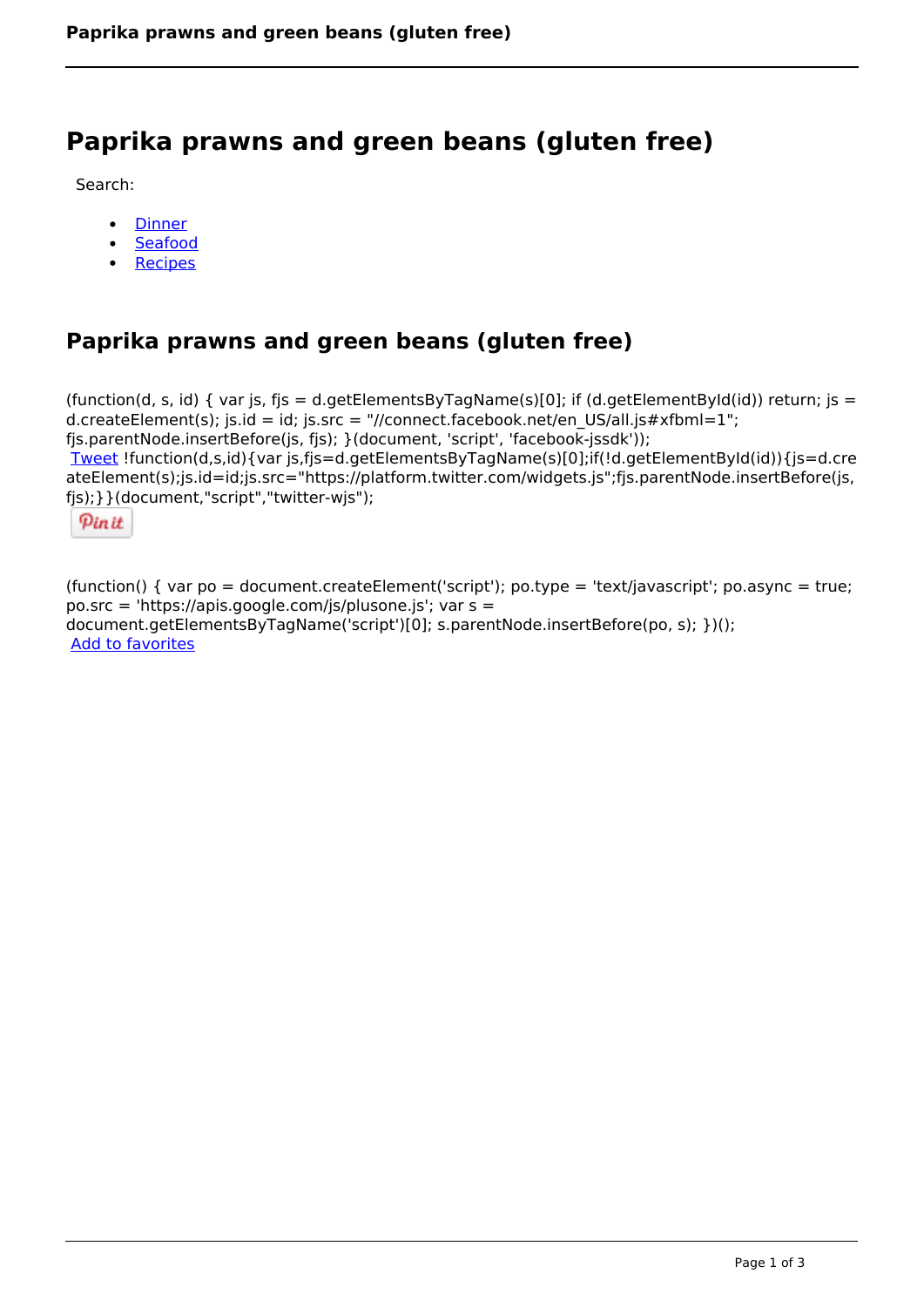### **Paprika prawns and green beans (gluten free)**



#### Rate this recipe

2 people are cooking this [Count me in](https://www.naturalhealthmag.com.au/flag/flag/favorites/631?destination=printpdf%2F631&token=0bb6dc294eaf8aa7edfcbc52934f43c8)

Green beans add snap and colour to the garlicky prawns and butter beans in this Spanish-inspired sauté. Serve with quinoa or brown rice.

#### **Ingredients** (serves 6)

- 4 cups green beans, trimmed
- 3 tbsp extra-virgin olive oil
- $\cdot$   $\frac{1}{4}$  cup minced garlic
- 2 tsp paprika
- $\cdot$   $\frac{1}{2}$  kg raw [prawns,](http://www.naturalhealthmag.com.au/nourish/prawns-green-bean-salad) peeled and deveined
- 2 x 450 g cans large butter beans or cannellini beans, rinsed
- $\cdot$   $\frac{1}{4}$  cup sherry vinegar or red-wine vinegar
- $\cdot$   $\frac{1}{2}$  cup chopped fresh parsley, divided
- Salt and pepper, to taste

#### **Method**

Bring 3cm of water to a boil in a large saucepan. Put green beans in a steamer basket, place in the pan, cover and steam until tender-crisp, four to six minutes.

Meanwhile, heat oil in a large skillet over medium-high heat. Add garlic and paprika and cook, stirring constantly, until just fragrant but not browned, about 20 seconds. Add prawns and cook until pink and opaque, about two minutes per side. Stir in [beans](http://www.naturalhealthmag.com.au/nourish/green-beans-blue-cheese-and-walnuts), vinegar and salt; cook, stirring